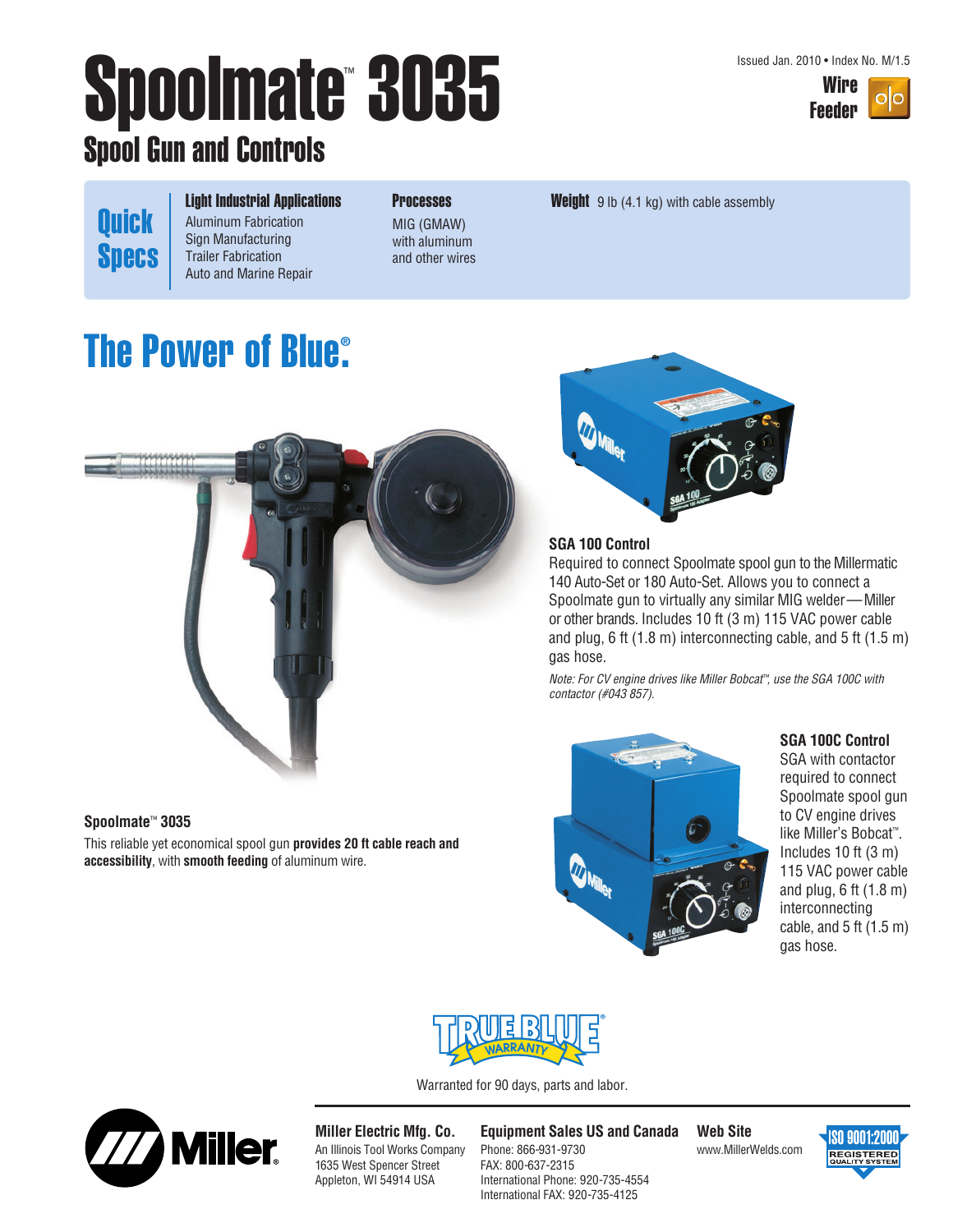# **Specifications** (Subject to change without notice.)





### Spool Gun

| <b>Model</b>      | Weldina<br><b>Output Rating</b> | <b>Electrode Wire</b><br><b>Diameter Capacity</b>                        | <b>Wire Speed</b> | Maximum Spool<br><b>Size Capacity</b> | <b>Dimensions</b>                                                            | Net Weight with<br><b>Cable Assembly</b> |
|-------------------|---------------------------------|--------------------------------------------------------------------------|-------------------|---------------------------------------|------------------------------------------------------------------------------|------------------------------------------|
| Spoolmate<br>3035 | 150 A at<br>60% Duty Cycle      | $.023 - .035$ in $(0.6 - 0.9$ mm)<br>aluminum, steel and stainless steel | 115-715 IPM       | 4 in (102 mm)                         | H: 11-1/2 in (291 mm)<br>W: 2-1/4 in (57 mm)<br>L: $8$ in $(203 \text{ mm})$ | 9 lb (4.1 kg)                            |

### Spool Gun Control

| Model           | Usage                | <b>Input Power</b> | <b>Dimensions</b>                                                  | Net Weight               |
|-----------------|----------------------|--------------------|--------------------------------------------------------------------|--------------------------|
| <b>SGA 100</b>  | <b>For Spoolmate</b> | 115 VAC, 50/60 Hz  | H: 4-1/4 in (108 mm) W: 6-3/8 in (162 mm)<br>L: 10-1/2 in (267 mm) | $9$ lb $(4.1$ kg)        |
| <b>SGA 100C</b> | 3035                 |                    | H: 8-1/4 in (210 mm) W: 6-3/8 in (162 mm) L: 10-1/2 in (267 mm)    | 12 lb $(5.4 \text{ kg})$ |

## Spoolmate 3035™ Hook-Up Recommendations

| <b>Power Source</b>                                                             | <b>Effective Serial Number</b> | Spoolmate 3035 (150 A, 60% Duty Cycle) #195 016                |
|---------------------------------------------------------------------------------|--------------------------------|----------------------------------------------------------------|
| Millermatic <sup>®</sup> 130 XP, 135, 140,<br>140 Auto-Set <sup>™</sup>         | All                            | Limited to 14 gauge-1/8 in material, SGA 100 required #043 856 |
| Millermatic <sup>®</sup> Challenger 172, 175,<br>180, 180 Auto-Set <sup>™</sup> | All                            | SGA 100 required #043 856                                      |
| Millermatic <sup>®</sup> 185                                                    | Prior to #KH376829             | Retrofit Kit required #186 871 and #207 642                    |
|                                                                                 | After #KH376829                | Direct hook-up using toggle switch field kit #207 642          |
| Millermatic <sup>®</sup> 210, 212                                               | All                            | Direct hook-up, Gun-On-Demand™                                 |
| Millermatic <sup>®</sup> Vintage, 250                                           | All                            | Not recommended                                                |
| Millermatic <sup>®</sup> 250X, 251, 252                                         | All                            | Not recommended                                                |
| Millermatic <sup>®</sup> 350, 350P                                              | All                            | Not recommended                                                |
| Millermatic <sup>®</sup> DVI <sup>™</sup>                                       | All                            | Direct hook-up using toggle switch field kit #207 642          |
| Millermatic <sup>®</sup> DVI $\frac{1}{2}$                                      | All                            | Direct hook-up using gas valve/trigger receptacle kit #300 338 |

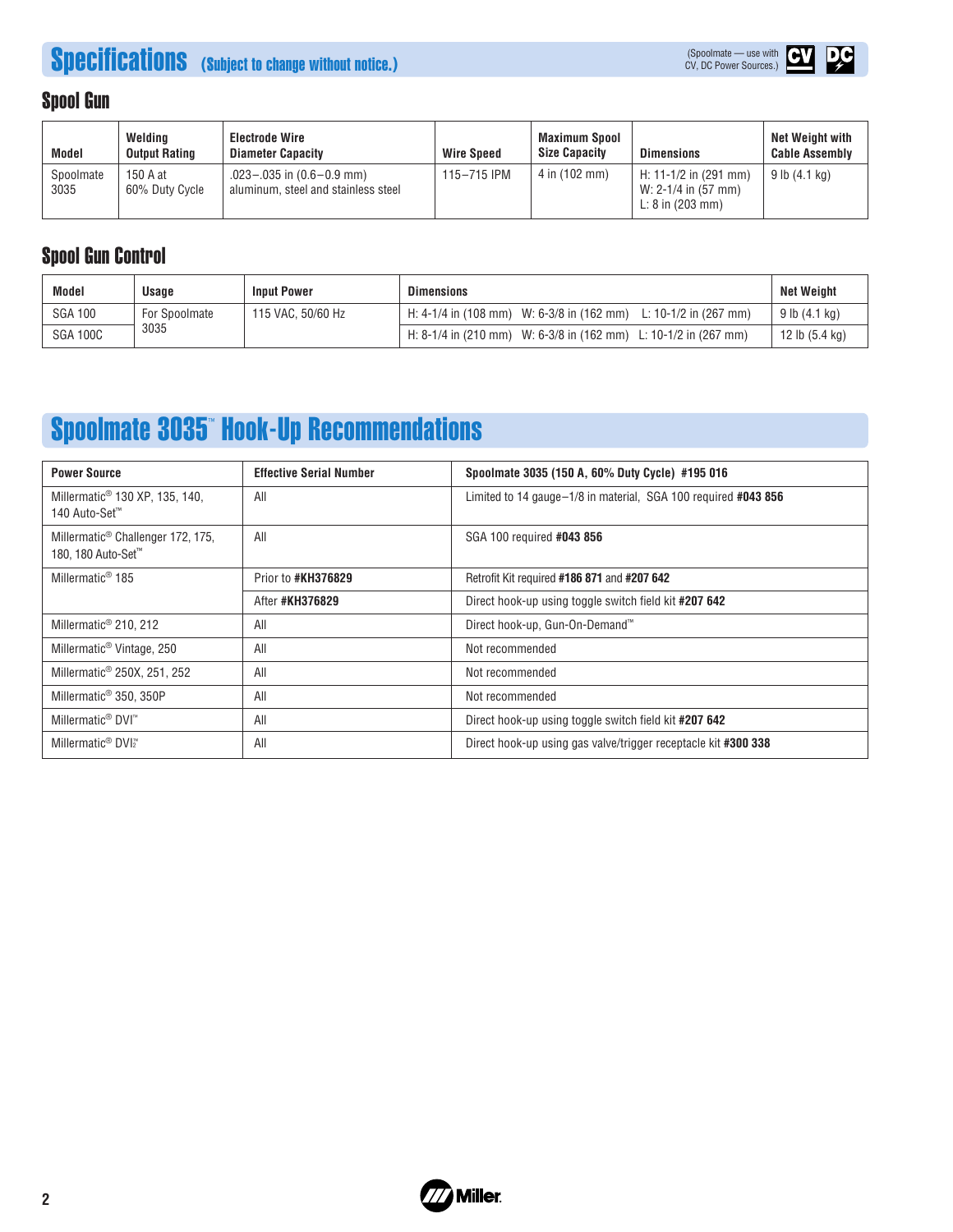### Genuine Miller Spoolmate Consumables and Accessories (Order Consumables from Miller Service Parts.)

Note: Spoolmate 3035 gun shipped with (3) .030 in and (3) .035 in contact tips.

### Consumables For Spoolmate 3035



**Contact Tips (5 per package) #199 730** For .023 in (0.6 mm) wire. **#186 419** For .030 in (0.8 mm) wire. **#186 406** For .035 in (0.9 mm) wire.



**Nozzle #186 405**



**Drive Roll (1) #199 731** For .023 in (0.6 mm) wire. **#186 413** For .030/.035 in (0.8/0.9 mm) wire.



**Push Roll (1) #199 732** For .023 in (0.6 mm) wire. **#186 414** For .030/.035 in (0.8/0.9 mm) wire.

#### **Accessories**

**25 ft Extension Cable #194 996**



**Spoolmate 3035 Heavy-Duty Barrel #195 375** Ideal for demanding applications. Rated at 200 A, 60% duty cycle.

### Consumables For Heavy-Duty Barrel/ Spoolmate 3545



**Contact Tips (5 per package)**

**#199 387** For .030 in (0.8 mm) wire. **#199 388** For .035 in (0.9 mm) wire. **#199 389** For .047 in (1.2 mm) wire.



**Nozzle #199 386**

Typical Installations

### Spoolmate Gun to Welder Requiring a SGA Spool Gun Adapter

Note: Refer to SGA Owner's Manual for complete installation instructions.

Gas Hose to Gas Regulator m For Millermatic 140 Auto-Set, combine Spoolmate m  $\circ$ 3035 with SGA 100 to weld 14 gauge to 1/8 in 115 VAC Power Cord Spoolmate Gun ⅎ⅂ Spool Gun Trigger aluminum. Control Cord SGA-100 For Millermatic 180 Auto-Set, combine Spoolmate Control Box 3035 with SGA 100 to weld 14 gauge to 1/4 in Spool Gun Gas Hose Typical MIG welder such as the aluminum. Millermatic 135 Interconnecting Cord Spool Gun Weld Cable To weld aluminum with comparable, competitive power sources, the Spoolmate may also be used with one of the SGA units. 'n  $\circ$ The SGA 100C is necessary when connecting Œ Spool Gun Spoolmate Gun Spoolmate spool guns to CV engine drive units. Typical CV engine drive, without Weld Cable (customer supplied) Meld Cable Thickness will depend on engine drive. output contactor, such as the Miller Bobcat Spool Gun Trigger To weld aluminum with comparable, competitive SGA-100C Control Cord power sources, the Spoolmate may also be used with (with contactor) OR one of the SGA units. 115 VAC Power Cord Spool Gun EF-Gas Hose Gas Hose to Gas Regulator



**Drive Roll (1) #186 413** For .030/.035 in (0.8/0.9 mm) wire. **#199 396** For .047 in (1.2 mm) wire.



**Push Roll (1) #186 414** For .030/.035 in (0.8/0.9 mm) wire. **#199 397** For .047 in (1.2 mm) wire.